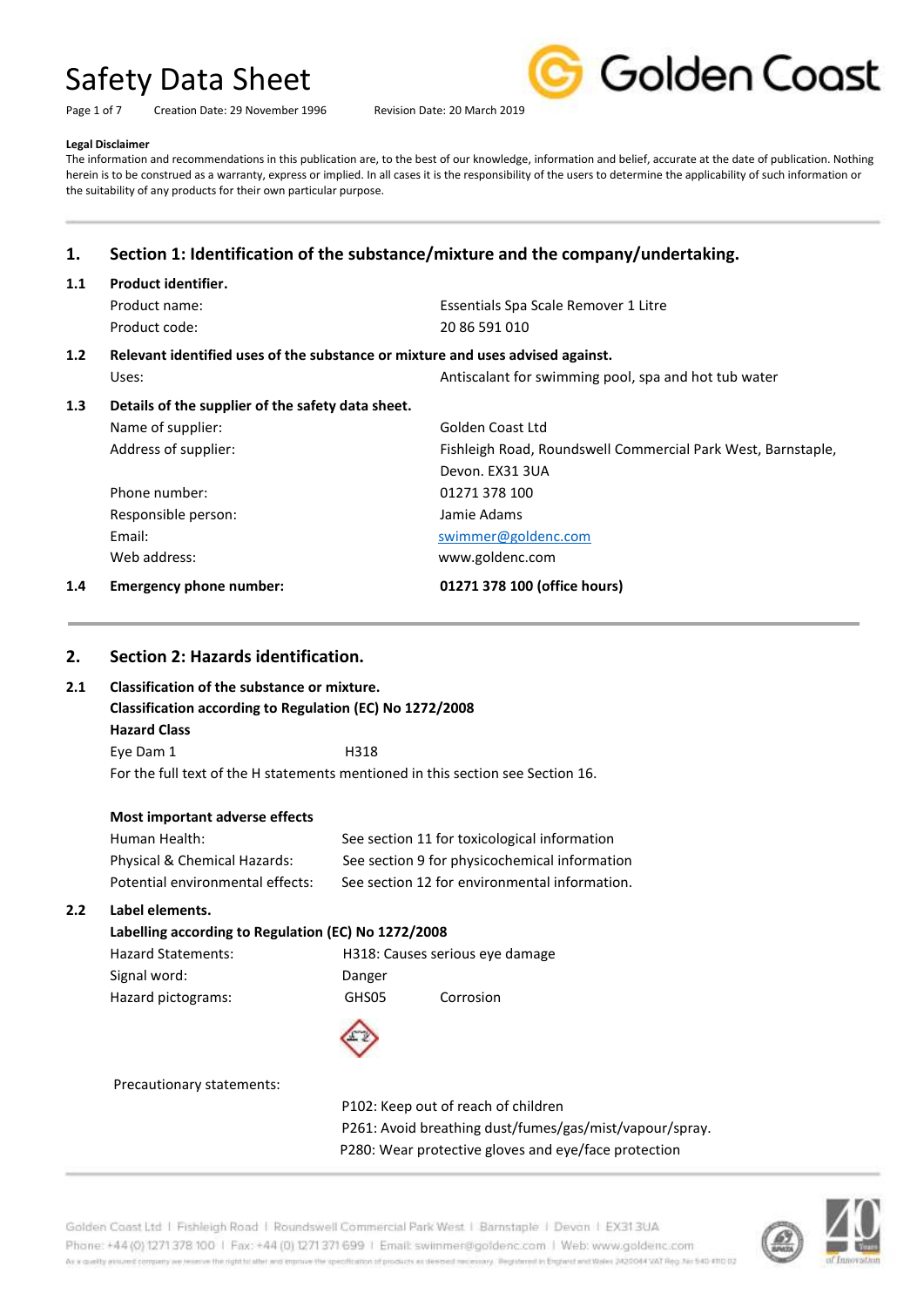

Page 2 of 7 Creation Date: 29 November 1996 Revision Date: 20 March 2019

#### **Legal Disclaimer**

The information and recommendations in this publication are, to the best of our knowledge, information and belief, accurate at the date of publication. Nothing herein is to be construed as a warranty, express or implied. In all cases it is the responsibility of the users to determine the applicability of such information or the suitability of any products for their own particular purpose.

> P301+330+331: IF SWALLOWED: rinse mouth. DO NOT induce vomiting. P302+352: IF ON SKIN: Wash with plenty of water/shower P305+351+338: IF IN EYES: Rinse continuously with water for several minutes. Remove contact lenses, if present and easy to do. Continue rinsing. P308+313: If exposed or concerned: Get medical advice/attention. P337+313: If eye irritation persists: get medical advice/attention. P502: Dispose of content/container to local/regional/national/international regulations.

## **2.3 Other hazards.**

PBT: This product is not identified as a PBT/vPvB substance.

## **3. Section 3: Composition/information on ingredients.**

### **3.1 Mixtures.**

| IVIIALUI CJ.                                                               |           |                          |                                           |         |
|----------------------------------------------------------------------------|-----------|--------------------------|-------------------------------------------|---------|
| <b>EINECS</b>                                                              | CAS       | PBT/WEL                  | <b>CLP Classification</b>                 | Percent |
| ETIDRONIC ACID                                                             |           |                          |                                           |         |
|                                                                            | 2809-21-4 | $\overline{\phantom{a}}$ | Met. Corr.1: H290; Eye Dam.1: H318; Acute | 10-30%  |
|                                                                            |           |                          | Tox. 4: H302                              |         |
| <b>Contains:</b> Mixture of listed substances with non-hazardous additions |           |                          |                                           |         |

**Contains:** Mixture of listed substances with non-hazardous additions.

## **4. Section 4: First aid measures.**

| 4.1 | Description of first aid measures.                           |                                                                                       |
|-----|--------------------------------------------------------------|---------------------------------------------------------------------------------------|
|     | Skin contact:                                                | Remove all contaminated clothes and footwear immediately unless stuck to skin.        |
|     |                                                              | Wash immediately with plenty of soap and water.                                       |
|     | Eye contact:                                                 | Check for and remove any contact lenses. Rinse opened eye for several minutes         |
|     |                                                              | under running water. Get immediate medical attention.                                 |
|     | Ingestion:                                                   | Wash out mouth with water. Do not induce vomiting. If conscious, give half a litre of |
|     |                                                              | water.                                                                                |
|     | Inhalation:                                                  | Remove casualty from exposure ensuring one's own safety whilst doing so.              |
| 4.2 | Most important symptoms and effects, both acute and delayed. |                                                                                       |
|     | Skin contact:                                                | There may be irritation and redness at the site of contact.                           |
|     | Eye contact:                                                 | There may be pain and redness. The eyes may water profusely. There may be             |
|     |                                                              | severe pain. The vision may become blurred. May cause permanent damage.               |
|     | Ingestion:                                                   | There may be soreness and redness of the mouth and throat. Nausea and stomach         |

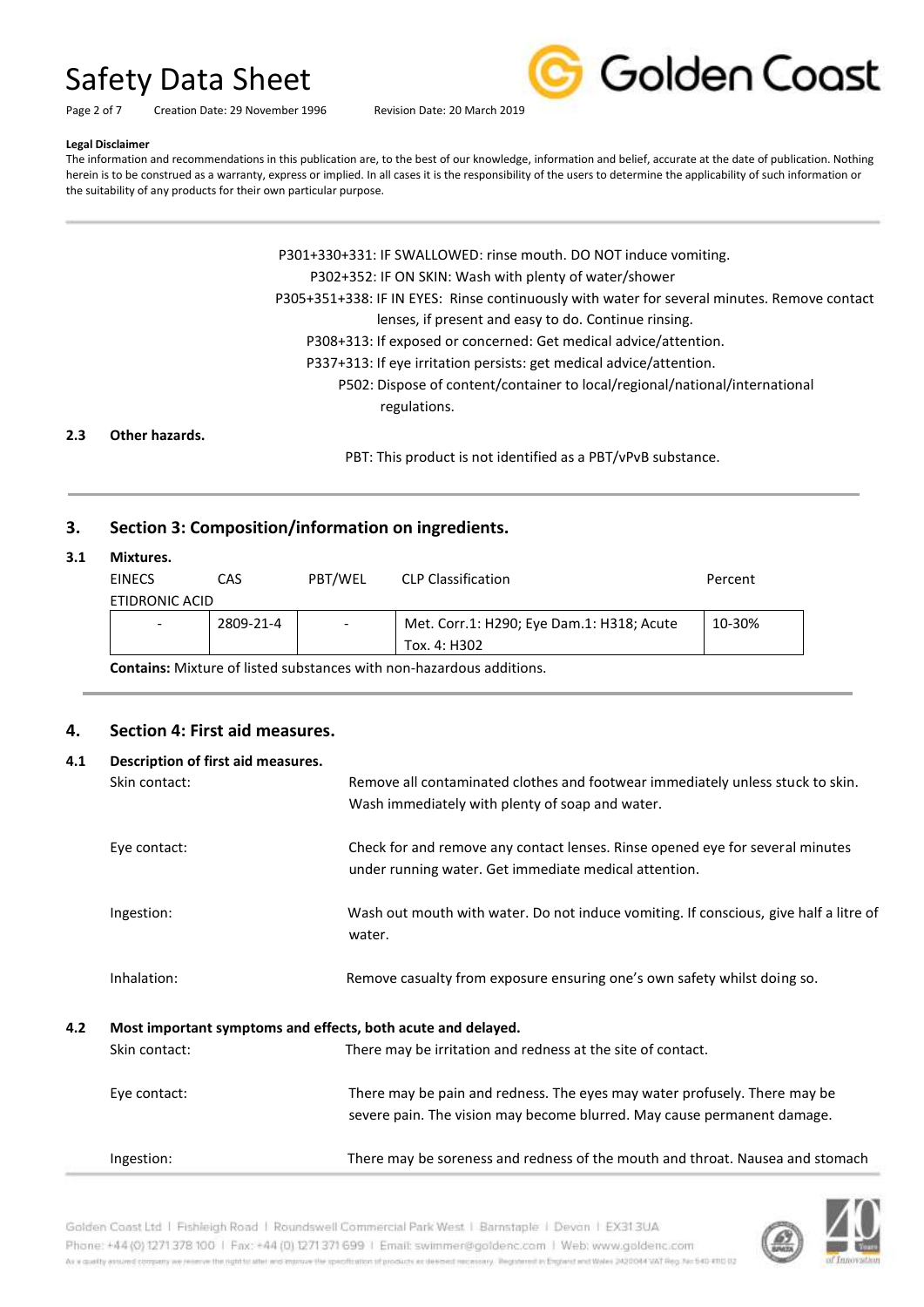

Page 3 of 7 Creation Date: 29 November 1996 Revision Date: 20 March 2019

#### **Legal Disclaimer**

The information and recommendations in this publication are, to the best of our knowledge, information and belief, accurate at the date of publication. Nothing herein is to be construed as a warranty, express or implied. In all cases it is the responsibility of the users to determine the applicability of such information or the suitability of any products for their own particular purpose.

|                            | pain may occur.                                                                 |
|----------------------------|---------------------------------------------------------------------------------|
| Inhalation:                | There may be irritation of the throat with a feeling of tightness in the chest. |
| Delayed/immediate effects: | Immediate effects can be expected after short term exposure.                    |

## **4.3 Indication of any immediate medical attention and special treatment needed.**

Eye bathing equipment should be available on the premises.

| 5.  | <b>Section 5: Firefighting measures.</b>                                    |                                                                                                              |
|-----|-----------------------------------------------------------------------------|--------------------------------------------------------------------------------------------------------------|
| 5.1 | Extinguishing media.<br>Extinguishing media:                                | Suitable extinguishing media for the surrounding fire should be used. Use water<br>spray to cool containers. |
| 5.2 | Special hazards arising from the substance or mixture.<br>Exposure hazards: | In combustion emits toxic fumes.                                                                             |
| 5.3 | Advice for firefighters.<br>Advice for fire-fighters:                       | Wear self-contained breathing apparatus. Wear protective clothing to prevent<br>contact with skin and eyes.  |

## **6. Section 6: Accidental release measures.**

## **6.1 Personal precautions, protective equipment and emergency procedures.**

|     | Personal precautions:             | Mark out the contaminated area with signs and prevent access to unauthorised                                                                                           |
|-----|-----------------------------------|------------------------------------------------------------------------------------------------------------------------------------------------------------------------|
|     |                                   | personnel. Do not attempt to take action without suitable protective clothing - see<br>section 8 of SDS. Turn leaking containers leak-side up to prevent the escape of |
|     |                                   | liauid.                                                                                                                                                                |
| 6.2 | <b>Environmental precautions.</b> |                                                                                                                                                                        |

|                                                              | Environmental precautions:   | Do not discharge into drains or rivers. Contain the spillage using bunding.                                                 |
|--------------------------------------------------------------|------------------------------|-----------------------------------------------------------------------------------------------------------------------------|
| Methods and material for containment and cleaning up.<br>6.3 |                              |                                                                                                                             |
|                                                              | Clean-up procedure:          | Absorb into dry earth or sand. Transfer to a closable, labelled salvage container for<br>disposal by an appropriate method. |
| 6.4                                                          | Reference to other sections. |                                                                                                                             |

Reference to other sections: See section 8 for information on personal protection equipment.

## **7. Section 7: Handling and storage.**

**7.1 Precautions for safe handling.** Handling requirements: Avoid direct contact with the substance. Ensure sufficient ventilation of the area.



Golden Coast Ltd | Fishleigh Road | Roundswell Commercial Park West | Barnstaple | Devon | EX313UA Phone: +44 (0) 1271 378 100 | Fax: +44 (0) 1271 371 699 | Email: swimmer@goldenc.com | Web: www.goldenc.com As a quality ensured company we reserve the right to aller and impose the specification of products as deemed receivary. Registered in England and Wales (AQSO44 VAT Reg. Just 540 410 D2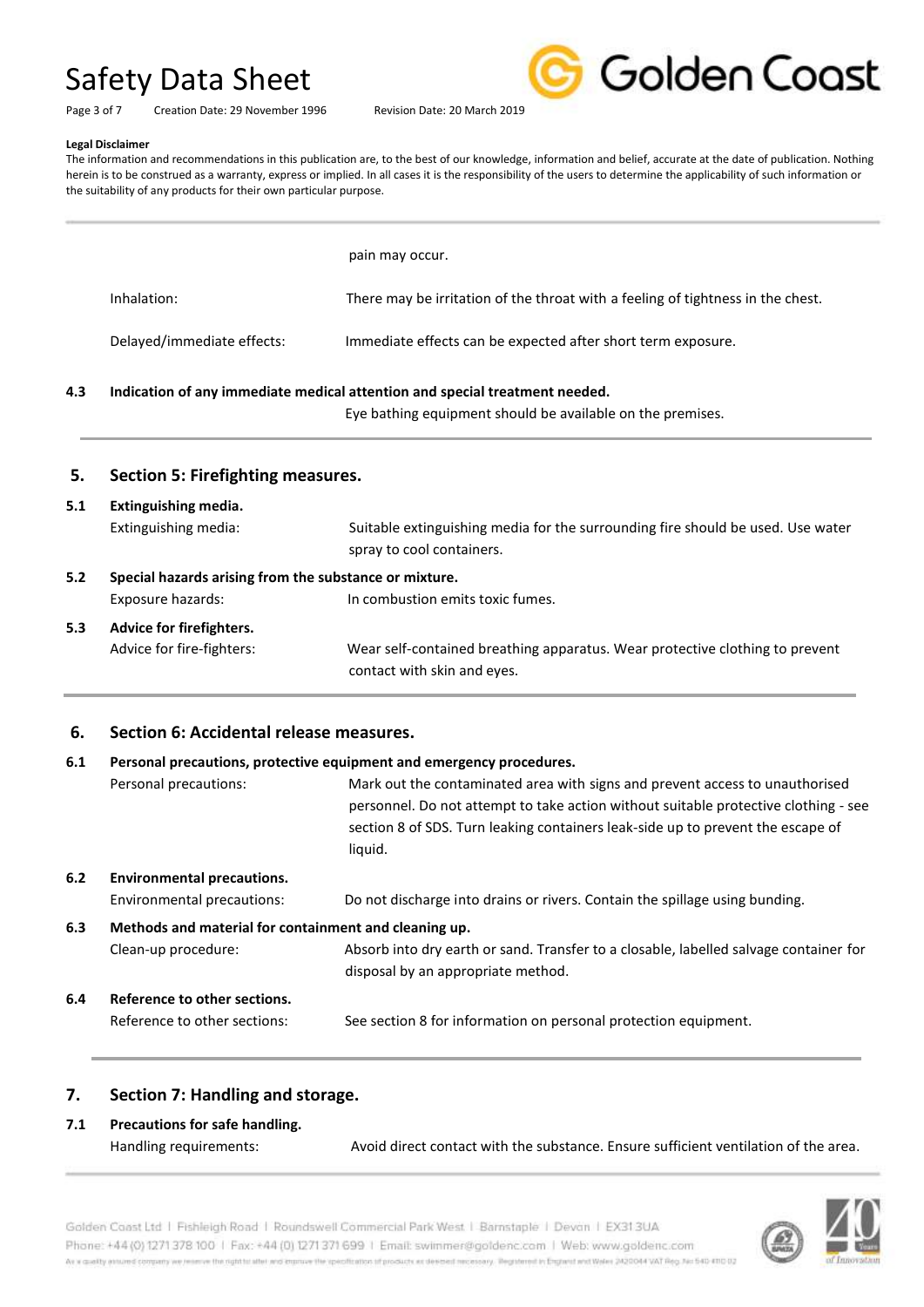Golden Coast

## Page 4 of 7 Creation Date: 29 November 1996 Revision Date: 20 March 2019

#### **Legal Disclaimer**

The information and recommendations in this publication are, to the best of our knowledge, information and belief, accurate at the date of publication. Nothing herein is to be construed as a warranty, express or implied. In all cases it is the responsibility of the users to determine the applicability of such information or the suitability of any products for their own particular purpose.

| Avoid the formation or spread of mists in the air. |  |
|----------------------------------------------------|--|
|                                                    |  |
|                                                    |  |

**7.2 Conditions for safe storage, including any incompatibilities.** Storage conditions: Store in cool, well ventilated area. Keep container tightly closed. **7.3 Specific end use(s).**

Specific end use(s): No data available.

## **8. Section 8: Exposure controls/personal protection.**

| 8.1 | Control parameters.<br>Workplace exposure limits: | No data available.                                                                                                                           |
|-----|---------------------------------------------------|----------------------------------------------------------------------------------------------------------------------------------------------|
|     | DNEL / PNEC:                                      | No data available.                                                                                                                           |
| 8.2 | Exposure controls.<br>Engineering measures:       | Ensure there is sufficient ventilation of the area.                                                                                          |
|     | Respiratory protection:                           | Self-contained breathing apparatus must be available in case of emergency.                                                                   |
|     | Hand protection:                                  | Wear protective gloves. The selected protective gloves have to satisfy the<br>specifications of EU Directive 89/686/EEC and standard EN 374. |
|     | Eye protection:                                   | Wear tightly fitted safety goggles approved to standard EN 166. Provide eye station.                                                         |
|     | Skin protection:                                  | Protective clothing.                                                                                                                         |

# **9. Section 9: Physical and chemical properties.**

## **9.1 Information on basic physical and chemical properties.**

|     | State:                   | Liquid                            |
|-----|--------------------------|-----------------------------------|
|     | Colour:                  | Colourless                        |
|     | Odour:                   | Characteristic odour              |
|     | Solubility in water:     | Miscible in all proportions       |
|     | Relative density:        | 1.055                             |
| 9.2 | <b>Other Information</b> |                                   |
|     |                          | No further information available. |

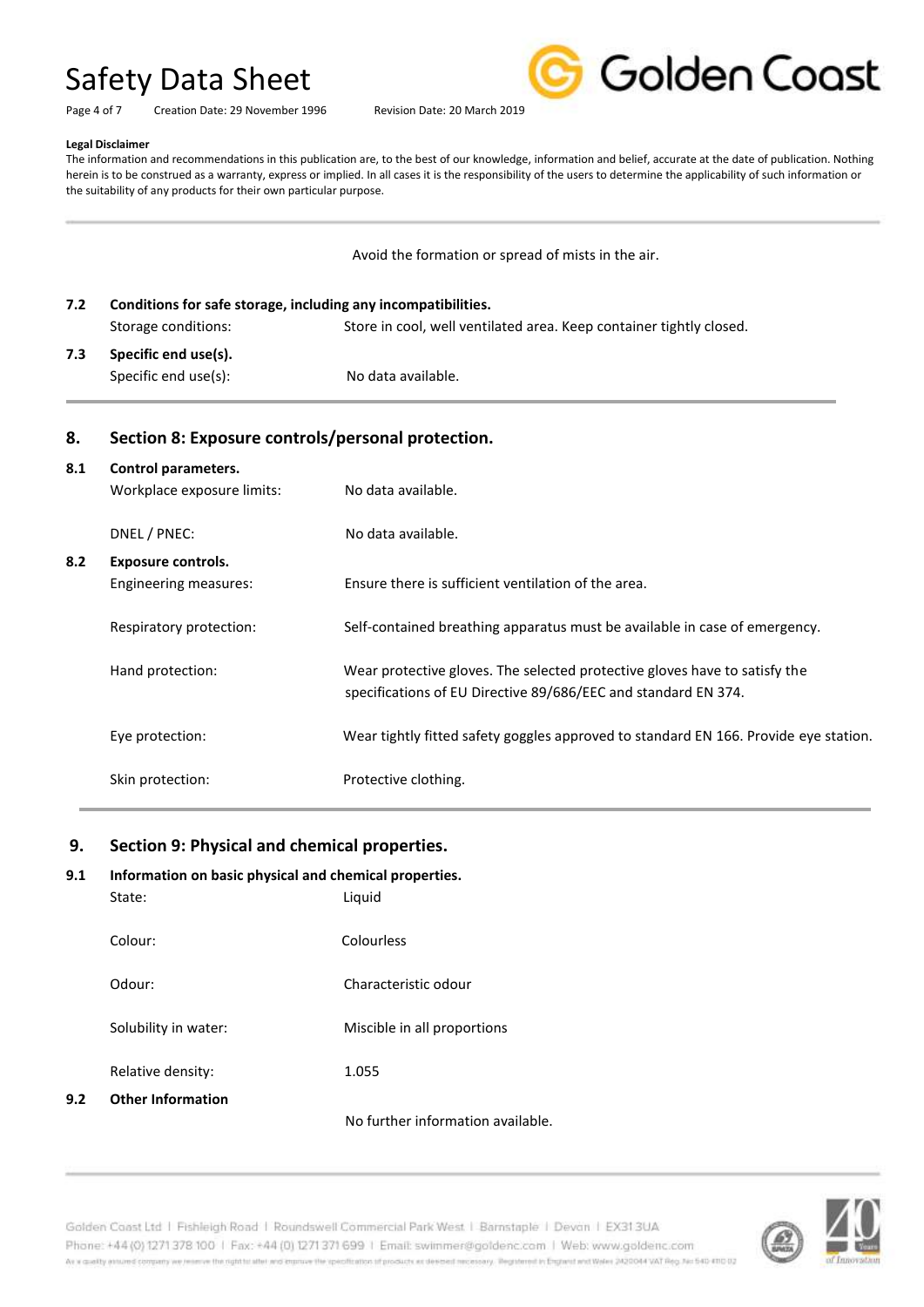Page 5 of 7 Creation Date: 29 November 1996 Revision Date: 20 March 2019



#### **Legal Disclaimer**

The information and recommendations in this publication are, to the best of our knowledge, information and belief, accurate at the date of publication. Nothing herein is to be construed as a warranty, express or implied. In all cases it is the responsibility of the users to determine the applicability of such information or the suitability of any products for their own particular purpose.

| 10.  | Section 10: Stability and reactivity.                       |                                                                                                                                                                  |
|------|-------------------------------------------------------------|------------------------------------------------------------------------------------------------------------------------------------------------------------------|
| 10.1 | Reactivity.<br>Reactivity:                                  | Stable under recommended transport or storage conditions                                                                                                         |
| 10.2 | <b>Chemical stability.</b><br>Chemical stability:           | Stable under normal conditions.                                                                                                                                  |
| 10.3 | Possibility of hazardous reactions.<br>Hazardous reactions: | Hazardous reactions will not occur under normal transport or storage conditions.<br>Decomposition may occur on exposure to conditions or materials listed below. |
| 10.4 | Conditions to avoid.<br>Conditions to avoid:                | Heat                                                                                                                                                             |
| 10.5 | Incompatible materials.<br>Materials to avoid:              | Metals. Strong bases. Strong oxidising agents.                                                                                                                   |
| 10.6 | Hazardous decomposition products.<br>Haz. Decomp. products: | In combustion emits toxic fumes.                                                                                                                                 |

## **11. Section 11: Toxicological information.**

## **11.1 Information on toxicological effects.**

## **Hazardous Ingredients:**

ETIDRONIC ACID

| Route  | <b>Species</b> | Test | Value | Units |
|--------|----------------|------|-------|-------|
| Dermal | <b>RBT</b>     | LD50 | >5000 | Mg/kg |
| Oral   | Rat            | LD50 | 1878  | Mg/kg |

## **Relevant effects for mixture:**

| <b>Effect</b>                 | Route | <b>Basis</b>          |
|-------------------------------|-------|-----------------------|
| Serious eye damage/irritation | OPT   | Hazardous: calculated |

| Symptoms / routes of exposure<br><b>Contact with skin:</b> | There may be irritation and redness at the sire of contact                                                                                           |
|------------------------------------------------------------|------------------------------------------------------------------------------------------------------------------------------------------------------|
| <b>Contact with eyes:</b>                                  | There may be pain and redness. The eyes may water profusely. There may be severe<br>pain. The vision may become blurred. May cause permanent damage. |
| Ingestion:                                                 | There may be soreness and redness of the mouth and throat. Nausea and stomach<br>pain may occur.                                                     |
| Inhalation:                                                | There may be irritation of the throat with a feeling of tightness in the chest.                                                                      |
| Delayed/immediate effects:                                 | Immediate effects can be expected after short-term exposure.                                                                                         |



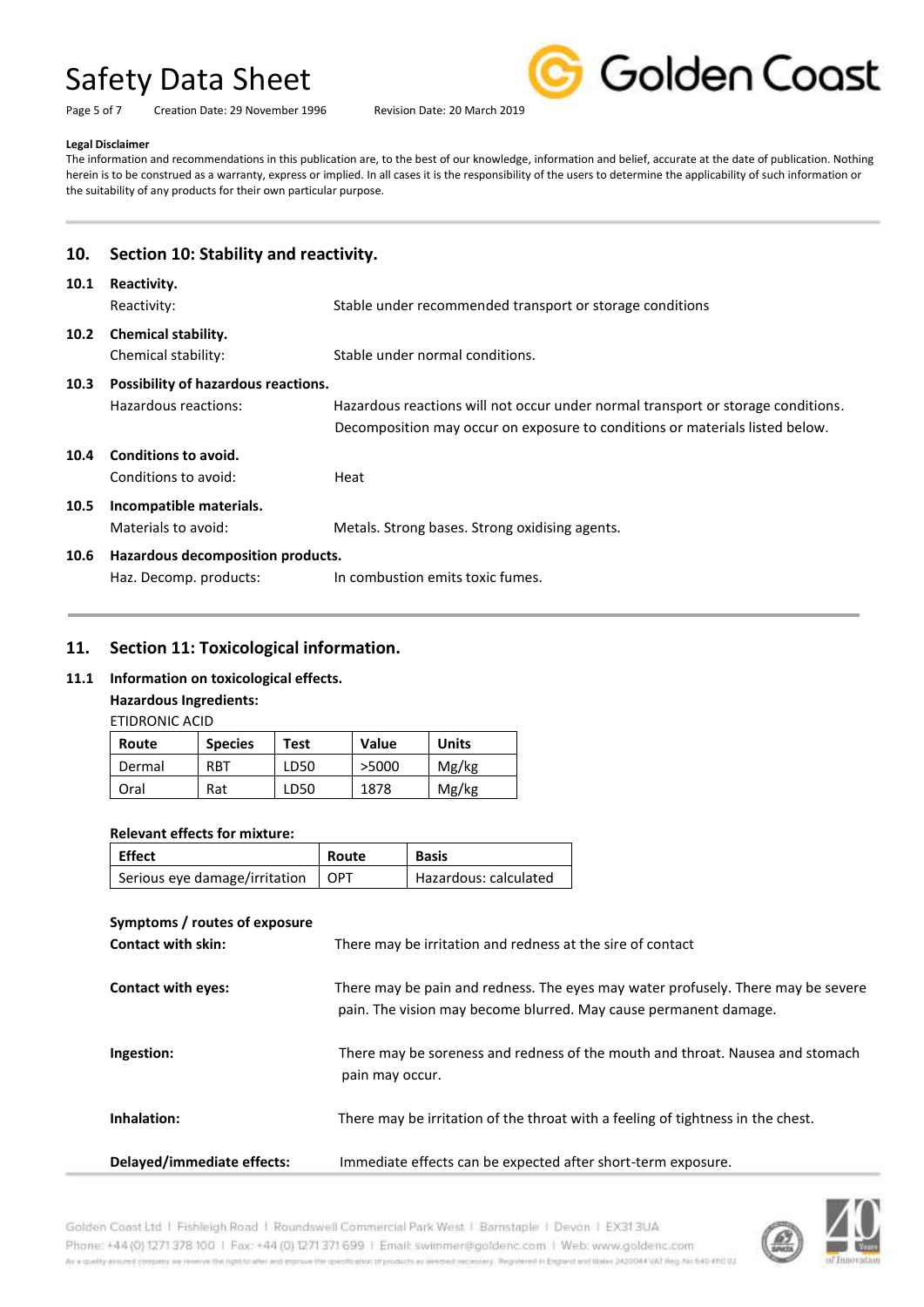Page 6 of 7 Creation Date: 29 November 1996 Revision Date: 20 March 2019



#### **Legal Disclaimer**

The information and recommendations in this publication are, to the best of our knowledge, information and belief, accurate at the date of publication. Nothing herein is to be construed as a warranty, express or implied. In all cases it is the responsibility of the users to determine the applicability of such information or the suitability of any products for their own particular purpose.

# **12. Section 12: Ecological information.**

| 12.1 | Toxicity.<br>Etoxicity values:                                                                                               | No data available.            |
|------|------------------------------------------------------------------------------------------------------------------------------|-------------------------------|
| 12.2 | Persistence and degradability.<br>Persistence and degradability:                                                             | Biodegradable.                |
| 12.3 | <b>Bioaccumulation potential.</b><br>Bioaccumlative potential:                                                               | No bioaccumulation potential. |
| 12.4 | Mobility in soil.<br>Mobility:                                                                                               | Readily absorbed into soil.   |
| 12.5 | <b>Results of PBT and vPvB assessment.</b><br>This product is not identified as a PBT/vPvB substance.<br>PBT identification: |                               |
| 12.6 | Other adverse effects.<br>Other adverse effects:                                                                             | Negligible ecotoxicity.       |

## **13. Section 13: Disposal considerations.**

## **13.1 Waste treatment methods.**

Disposal operations: Transfer to a suitable container and arrange for collection by specialised disposal company.

*NB: The user's attention is drawn to the possible existence of regional or national regulations regarding disposal.*

Waste Codes in accordance with the European Waste catalogue (EWC) are origin-defined. Since this product is used in several industries, not Waste Code can be provided by the supplier.

## **14. Section 14: Transport information.**

**14.1 Transport Class:** This product does not require a classification for transport.

## **15. Section 15: Regulatory information.**

- **15.1 Safety, health and environmental regulations/legislation specific for the substance or mixture.** A chemical safety assessment has not been carried out for the substance or mixture but the supplier.
- **15.2 Chemical safety assessment.**

No information available.